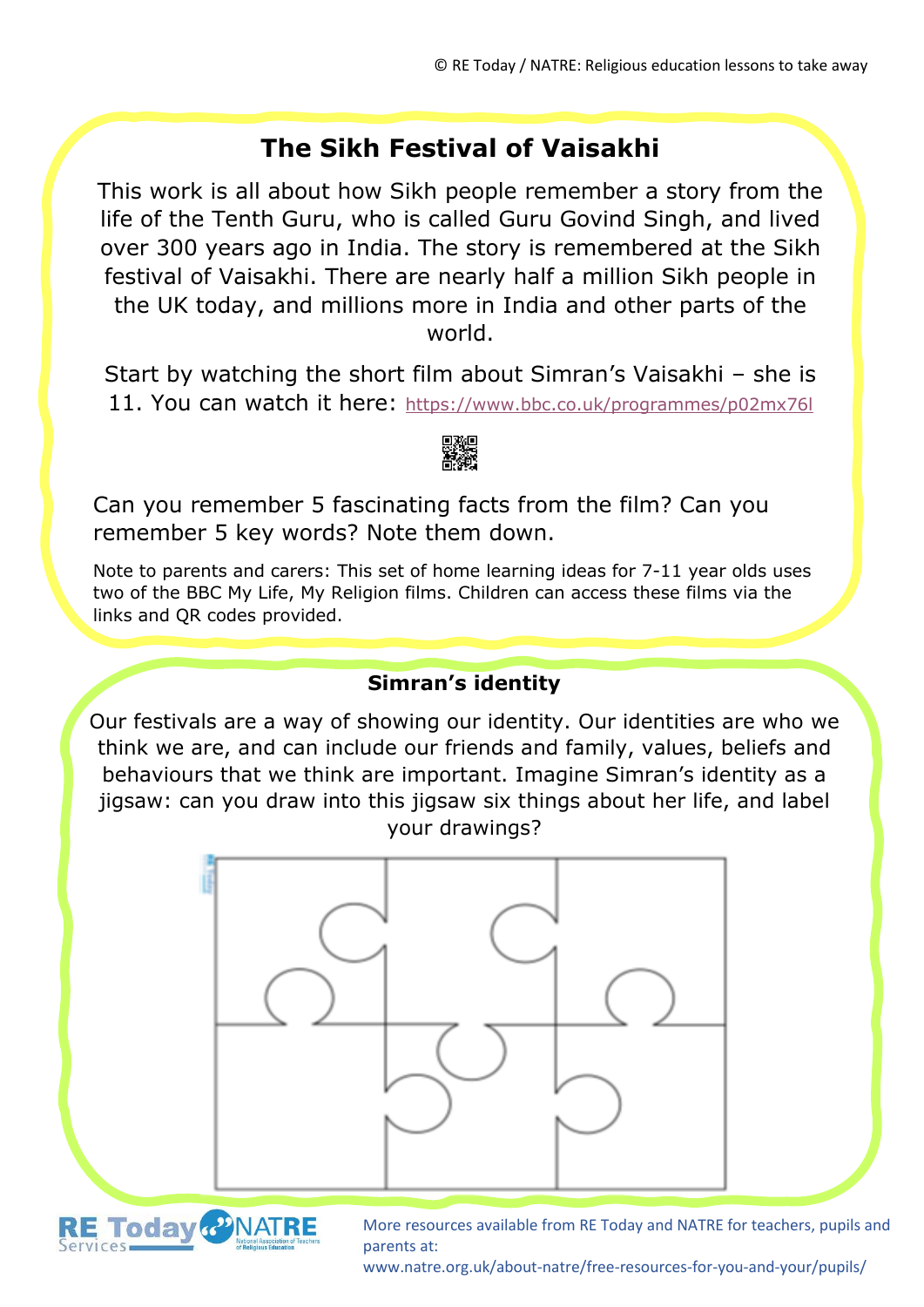#### **Your identity**

Now think about your own identity. Make a jigsaw that shows six things about you – maybe things to do with family, festivals, your beliefs, favourite places, songs or films, pets – all the things that matter most to you. Label your drawings in detail.



Compare the two jigsaws, yours and Simran's. Can you see some similarities and differences? We are all humans, so we can often find, both similarities and differences between ourselves.



More resources available from RE Today and NATRE for teachers, pupils and parents at:

www.natre.org.uk/about-natre/free-resources-for-you-and-your/pupils/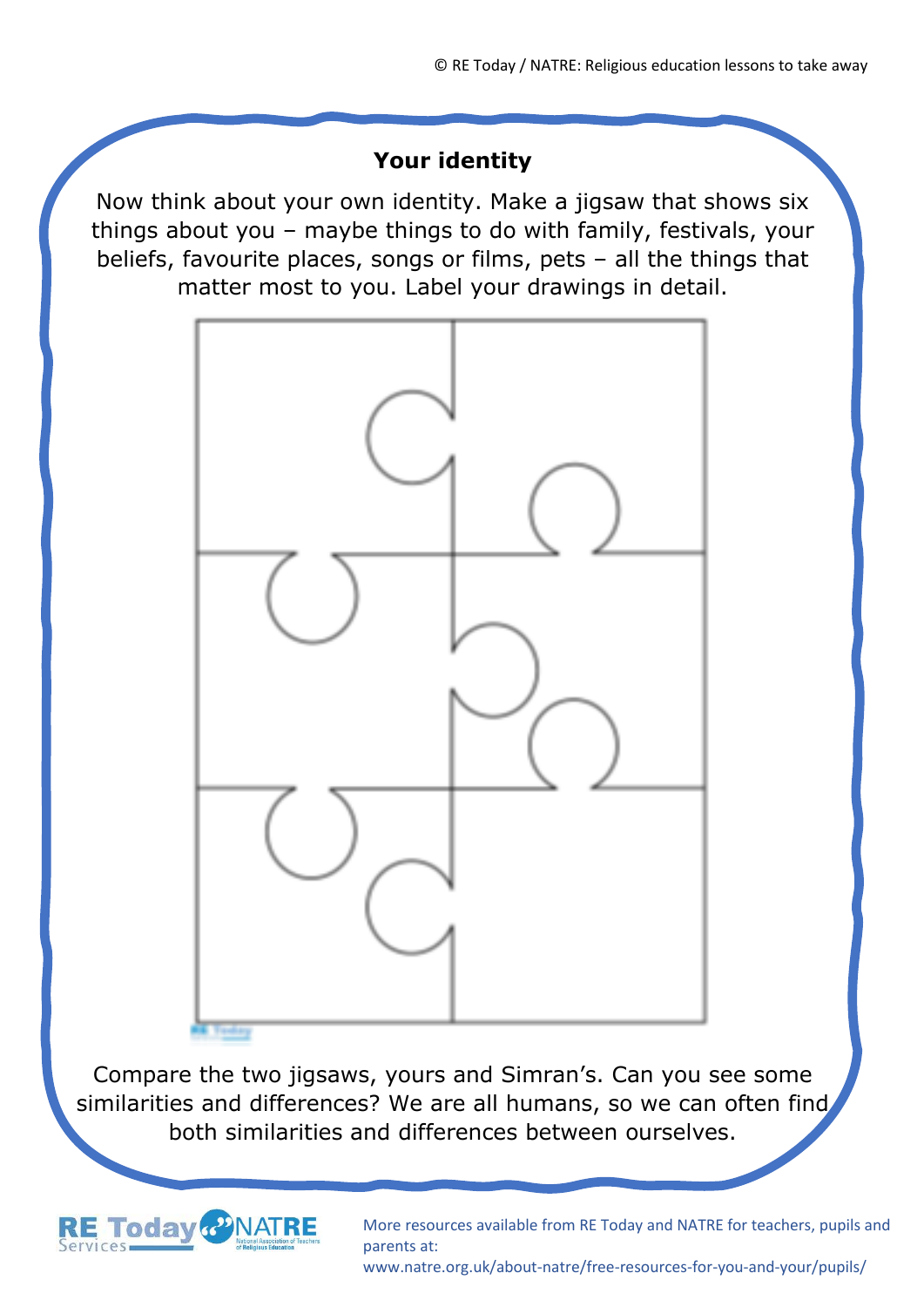## **Similarities and differences**

Simran and myself are similar because…

Simran and myself are different because…

'We are all human'. What I think about this phrase is…

## **A religious story**

Religious festivals often start with an old story. Here is the story of how the Guru started the Khalsa over 300 years ago. <https://www.bbc.co.uk/programmes/p02mx6vs>



The story is told using shadow puppets. The tradition of using shadow puppets goes back to long before there were videos and TVs, but it is still fun today. Use a black felt pen or a pencil to draw two scenes from the story here, in shadow puppet style. One scene should be called 'danger' and the other 'commitment'.

| Danger | Commitment |
|--------|------------|
|        |            |
|        |            |
|        |            |
|        |            |
|        |            |



More resources available from RE Today and NATRE for teachers, pupils and parents at:

www.natre.org.uk/about-natre/free-resources-for-you-and-your/pupils/